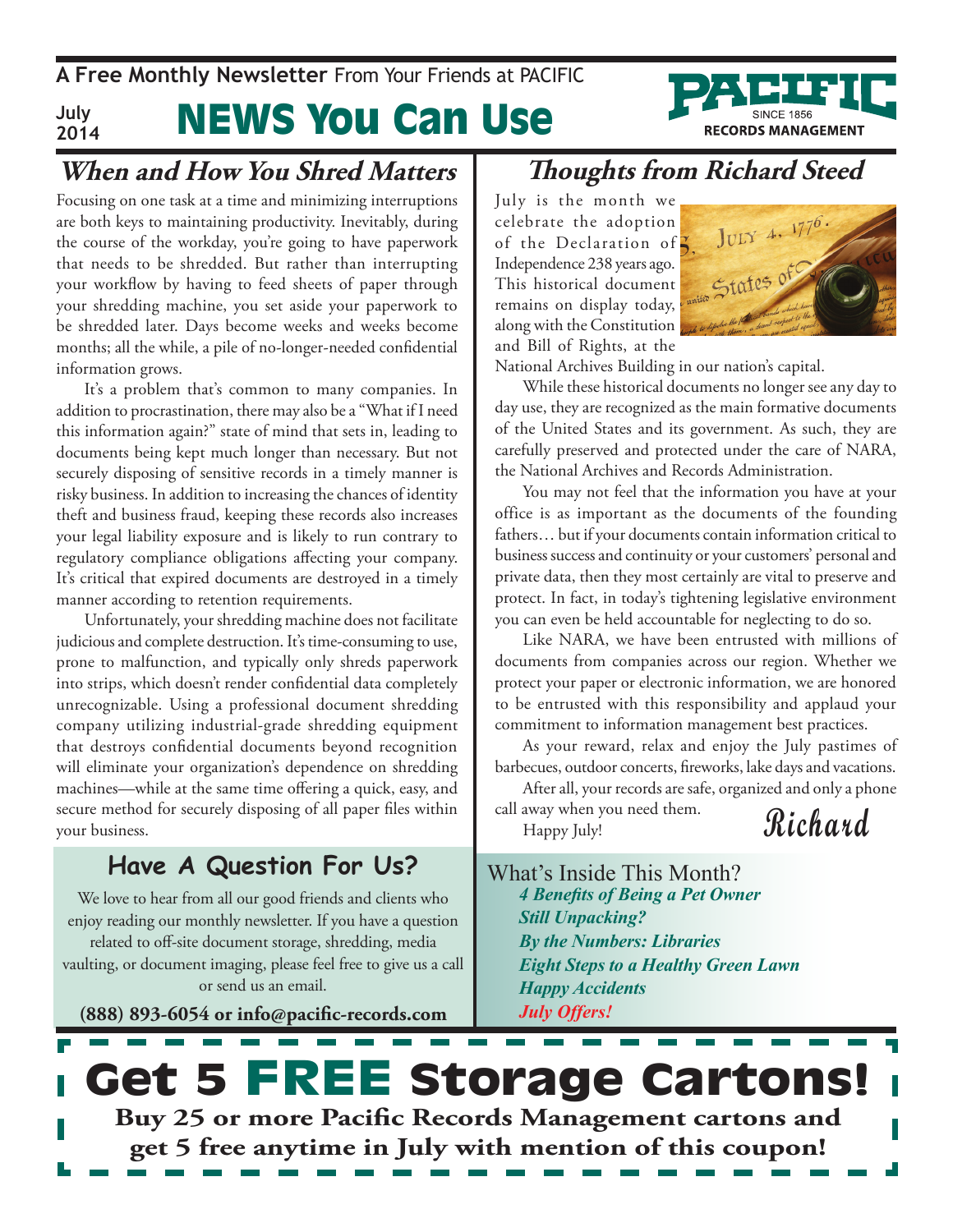## **4 Benefits of Being a Pet Owner**



Research has shown that having a pet can increase your lifespan, make you happier, and keep you healthy. That makes these the top four reasons to own a pet.

### **1. Get healthier.**

Although bacteria can cause illness, having too little exposure to germs can make for a weaker immune system. The key is to finding a balance and having a pet can help. Dogs and cats

introduce new bacteria into your home which cause an increase in biodiversity in that environment. Your immune system builds up defenses to these new germs, strengthening it. In the long run, that means you will get sick less often and less severely than people with no pets.

### **2. Get happier.**

A pet can help with establishing a routine and staying active, which are good for your mental health. Studies have shown that pet owners are more positive, are less likely to suffer from depression, and have more social interactions than those without pets.

#### **3. Get exercise.**

Having a dog can be like having a personal trainer. You can capitalize on the need for your dog to get outside and go for a walk to motivate yourself to get exercise on a daily basis. Research studies reveal that dog owners who walk their dogs daily are less likely to be obese than people who don't own dogs.

### **4. Get smarter.**

Studies have shown that children who are responsible for pet care in the home are more mature, more creative, and do better in school than those with no pets in the home. But it all depends on the level of care they provide. A child who only occasionally is responsible for pet chores does not show any increases in these areas; but a child who is solely responsible for daily caretaking without needing help gains the most benefits.

### **Name the States**

Old Father Murphy made it a point to visit each classroom at the parochial school once a week. He stopped into the fourth grade class just as they were finishing a discussion of the U.S. states.

"Well, how many states can you all name?" asked Father Murphy. The kids shouted out answers, but only came up with about 40.

"When I was a boy, students could name every state!" joked Father Murphy.

One boy raised his hand and said, "Yes, but back then there were only thirteen!"

### **July Holidays and Events**

- 1 Second Half of the New Year Day
- 2 Made in the USA Day
- 3 Compliment Your Mirror Day
- 3 Stay Out of the Sun Day
- 4 Independence Day
- 4 Indivisible Day
- 5 International Day of Cooperatives
- 6 Take Your Webmaster to Lunch Day
- 7 Father-Daughter Take a Walk Together Day
- 7 Tell the Truth Day
- 10 Don't Step on a Bee Day
- 13 Gruntled Workers Day
- 13-19 Sports Cliché Week
- 14 International Town Criers Day
- 20-26 Captive Nations Week
- 21 National Get Out of the Doghouse Day
- 23 Hot Enough For Ya Day
- 24 National Drive-Thru Day
- 24 National Tell an Old Joke Day
- 26 National Day of the Cowboy
- 27 Parents' Day
- 27 Walk on Stilts Day
- 31 National Chili Dog Day

# **Still Unpacking?**

Moving day has come and gone, maybe even *long* gone. Do you still have boxes waiting to be unpacked? If it has been some time sincess your move, you may be suffering from a lack of motivation. Since you've probably unpacked all the important stuff, those last remaining boxes can seem insignificant. But getting everything unpacked will have great psychological benefits.



Not only will you benefit from knowing that the job is finally done, it may also help you finally settle into your new home.

Start by tackling just one box a day. Carefully unpack the box and make sure to check any packing material for items that may have gotten stuck. Once the box is unpacked, take time to evaluate all of the items from the box. If it has been some time since your moving day, you may find that many of those belongings are things you don't really need. Use this opportunity to declutter. Place any items that you feel should be given away back into the box. After unpacking a few boxes, you'll probably find that you have a full box of items to give away. Many charities will come and pick up household goods. Call them up and schedule a day for pick-up. You'll then have a good deadline and hopefully, sufficient motivation to finally get the job done. Just remember, you didn't pack up in a day, and it will take just as long to get unpacked. Give yourself a break and have fun settling into your new home.

The material contained in this newsletter is for informational purposes only and is based upon sources believed to be reliable and authoritative; however, it has not been independently verified by us. This newsletter should not be construed as offering professional advice. For guidance on a specific matter, please consult a qualified professional.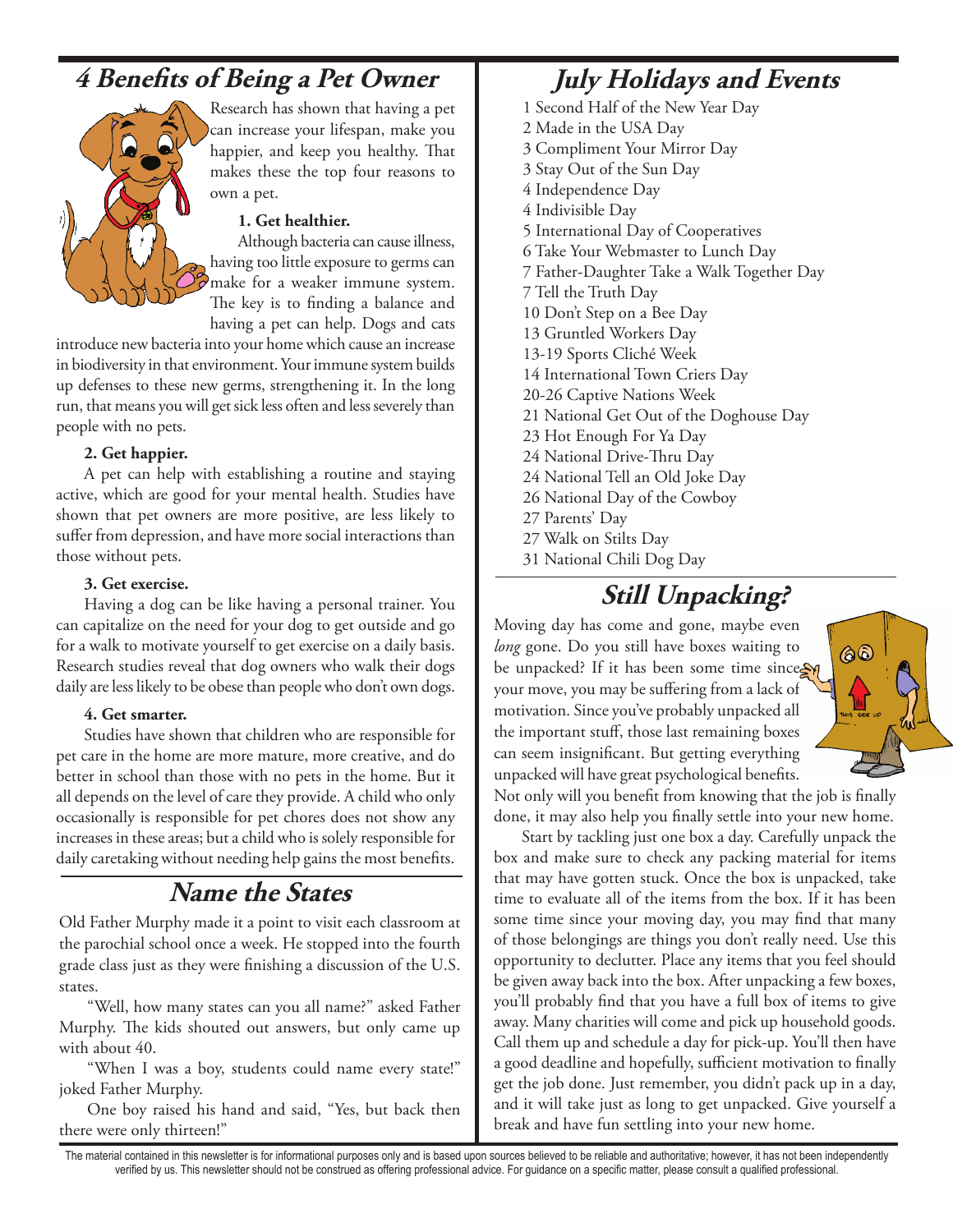# PacBlog

## **Three Additional Advantages of Going Offsite with your Records**

PacBlog is the monthly web log of Pacific Records Storage To read this month's installment, please click the title below.

> [http://pacific-records.com/storage](http://pacific-records.com/storage-three-additional-advantages-going-offsite-records)[three-additional-advantages-going-offsite-records](http://pacific-records.com/storage-three-additional-advantages-going-offsite-records)

You may also access the PacBlog at the URL below. There you will find this month's installment along with archives of previous installments.

**http://pacific-records.com/category/pacnews**

# **By the Numbers: Libraries**

- Fifty-eight percent of adults in the U.S. have a public library card.
- About 24 percent of library card holders read ebooks in the past year.
- There are a total of  $16,766$  public libraries in the U.S.
- Americans check out more than eight books a year on average.
- Reference librarians answer almost 6.6 million questions weekly.

*Source: American Library Association*

### **Do You Want To Win A \$25 VISA Gift Card?**



Each month we'll give you a new challenge of some type. All those who reply with a

correct answer are eligible to win. At the end of the month we'll draw a lucky name.

Here is this month's challenge:

Many things can break, but this one is always broken purposefully and without noise.

**Last Month's Answer to:** *What has 3 feet but still can't walk?* **A Yard Stick**

**Last month's Winner: Jorge Garcia**

Email your answer to **info@pacific-records.com Weiss Martin Salinas & Hearst**

**July Service Awards** Celebrating Pacific Employee Anniversaries

> **2 years** Matt Anderson

**1 year** Dexter Francisco

# **Quick Tips: Green Living**

Installing a high-efficiency showerhead saves water and money. You can cut your water usage by up to 3,000 gallons of water per person per year. This will save you \$50 in energy costs and cuts 1,000 pounds of carbon dioxide emissions each year per person. Newer version reduce water use but still provide a luxurious and satisfying shower experience.

*"One of the most delightful things about*  ~ *a garden is the anticipation it provides."*   $~\sim~$ 

Fred's still confused by the term "HIPAA Compliant."

# 3 months FREE secure Destruction service

*Get 3 months of free Secure Destruction service when you sign up for a new Secure Destruction account with a one-year agreement. Just mention this coupon! Email info@pacific-records.com for more information.*